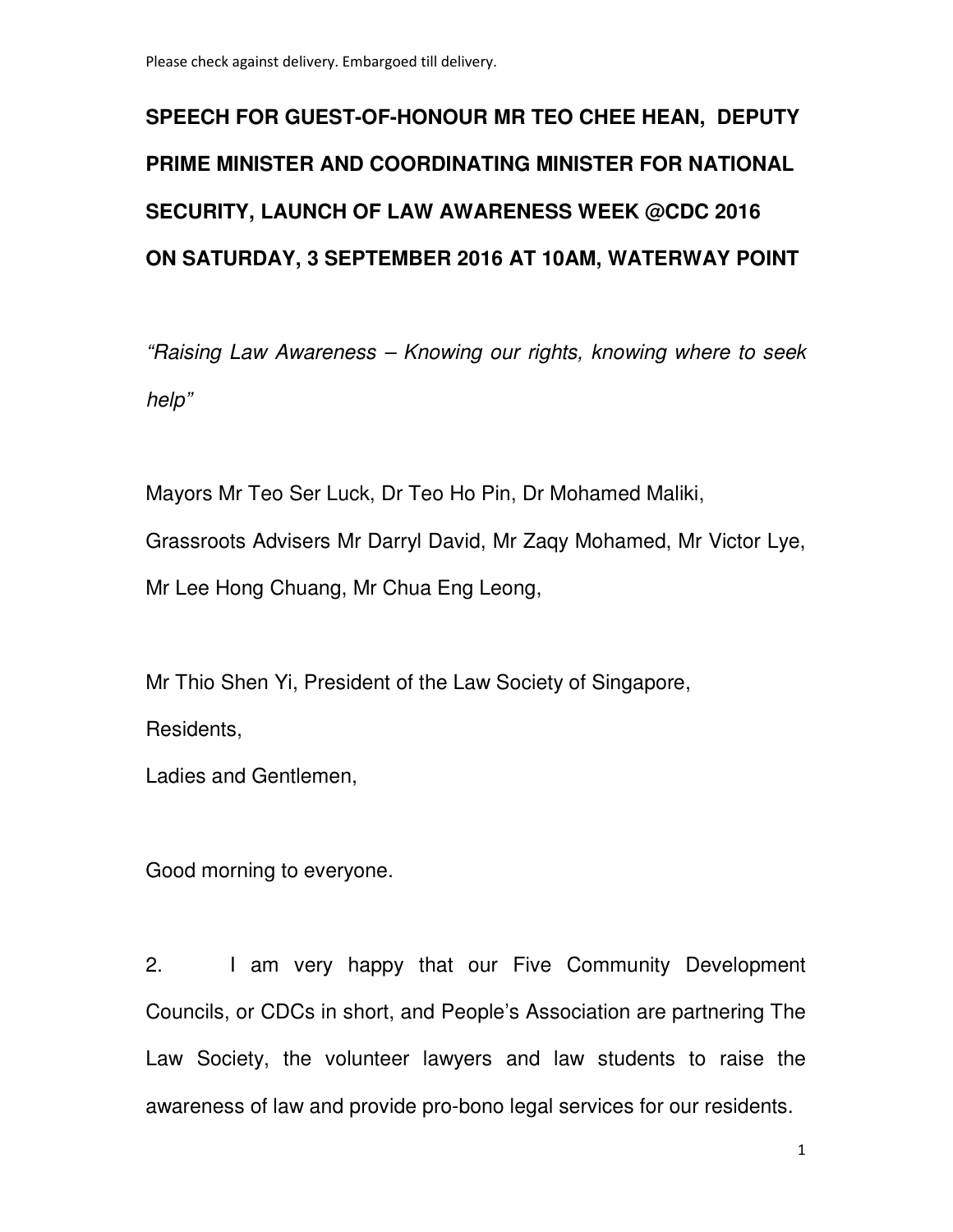## **Raising Legal Awareness**

3. Very often, law can be daunting for us, especially faced with legal jargon, long contractual agreements and fine print which are not easy to understand. Our legal community is making efforts to simplify legal writing. At the same time, it is important that the community do our part to continue to bring law closer to the ground, raise the understanding of legal issues, and simplify it for the man in the street. This year's Law Awareness Week @CDC has two key objectives.

4. First, knowing our legal rights and responsibilities. Law Awareness is more than community education. It is about empowering residents to recognise that they have legal rights and responsibilities, and knowing how and where to find information on legal issues.

5. The talks and presentations during Law Awareness Week are tailored for those who are not legally trained, with the intention of breaking down legal technicalities so that they become easy to understand. Individuals can then weigh their legal options when faced with personal issues. While dealing with legal issues is a trying and lengthy process that should be avoided as far as possible, it is our hope that by equipping individuals with the knowledge of potential legal

2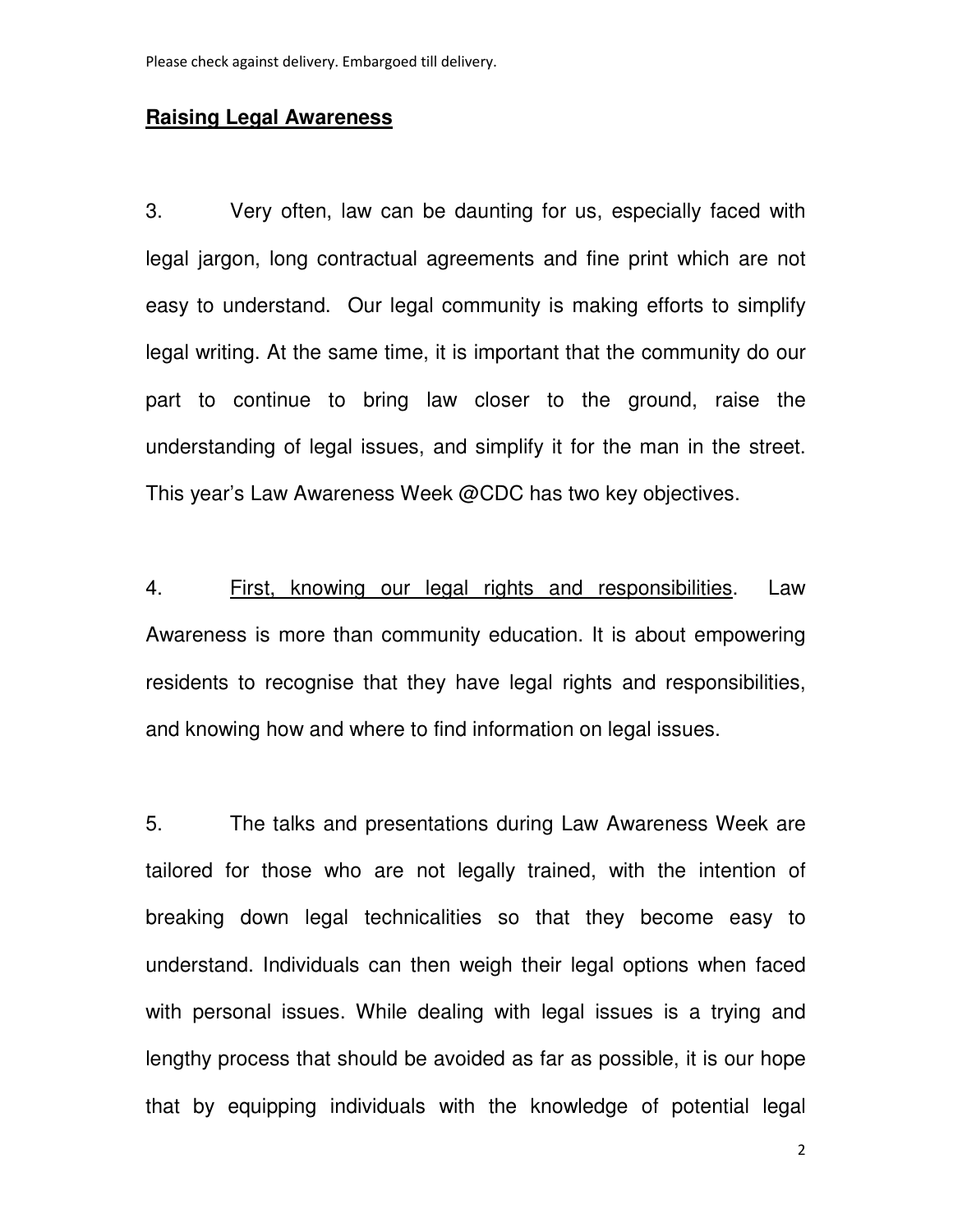consequences of their actions as soon as possible, they can avoid getting embroiled in legal problems.

6. I am happy that for this year, the Law Society and CDCs will double the number of topics covered, which will include frequently asked questions concerning estate and employment-related legal issues, and also emerging ones in the cyber domain.

7. Second, knowing where to seek help. The efforts that you have made in the Community Legal Clinics and the Law Week are very important. These Community Legal Clinics assist needy Singaporeans and PRs by providing basic legal advice and information on personal issues, on matters where our residents are not already represented by a lawyer. While the Clinics do not provide pro-bono legal representation, residents will be referred if necessary to agencies such as the Legal Aid Bureau and the Small Claims Tribunal for assistance.

8. Since this partnership to setup Community Legal Clinics two years ago, these clinics have received close to 6,400 applications for pro-bono legal advice. This works out to be about 9 applications per day. As more lawyers, law firms and law students come forward to volunteer their services, we now have a sizeable community of about 130 law firms and over 1,800 lawyers to serve all Singaporeans.

3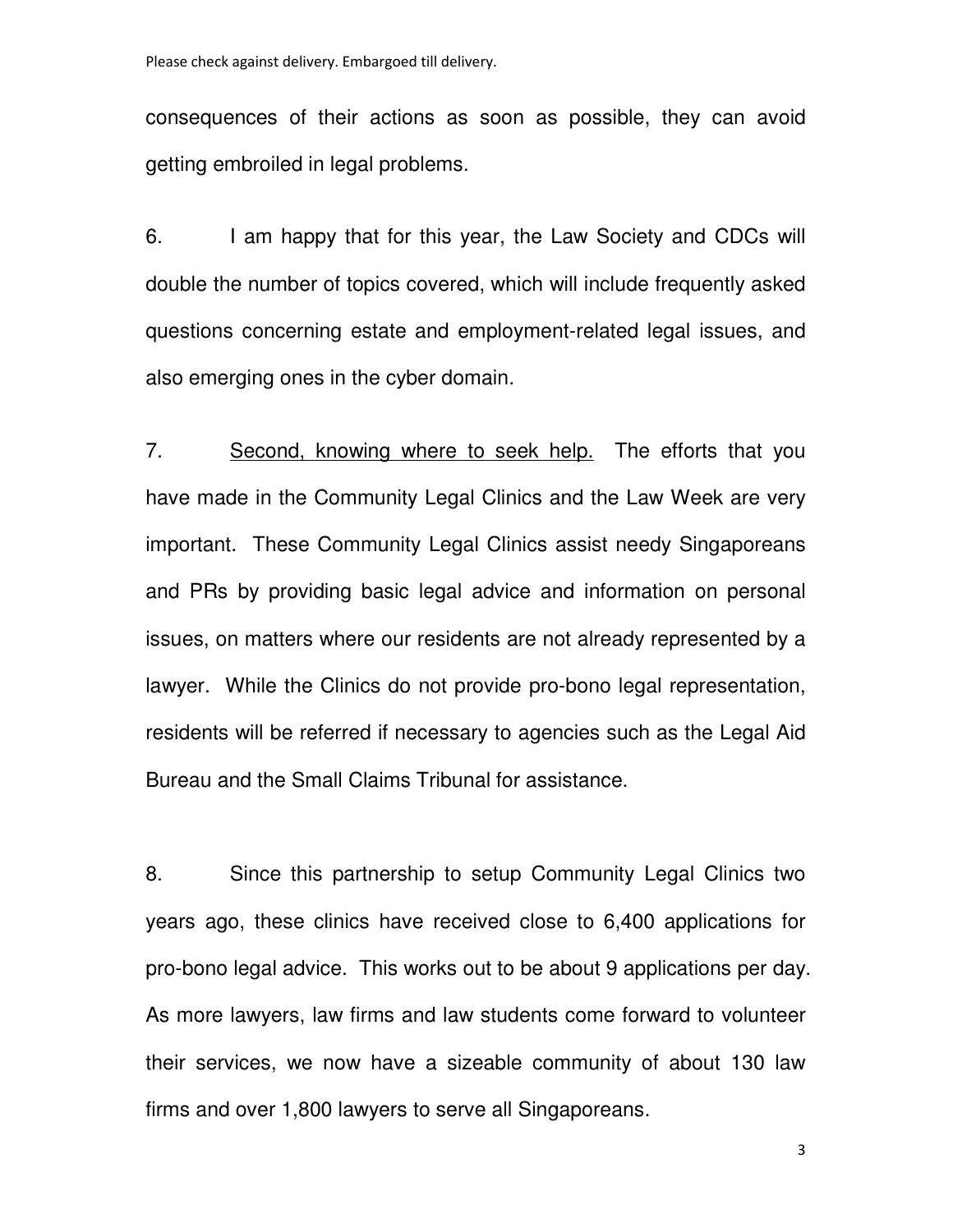9. With more than 70 legal talks and activities, the Law Awareness Week @CDC will be hosted at 42 community venues in September. This is expected to benefit more than 3000 residents, double the number assisted last year. Beyond this month of activities, residents can also check the Directory of Community Legal Clinics at the CDCs' and The Law Society's website for the nearest Legal Clinic and their opening hours. These 18 Community Legal Clinics are setup at accessible locations such as the CDCs and community clubs, and the volunteer lawyers will be available to take your questions.

## **Conclusion**

10. The Community Legal Clinics and Law Awareness Week @CDC are possible through the collaboration of many partners. I congratulate the Law Society, the five CDCs and People's Association in bringing legal services closer to the ground and developing programmes for our residents.

11. I would like to thank the volunteer lawyers who have contributed their time, and also our law students who are paying it forward to contribute to society.

4